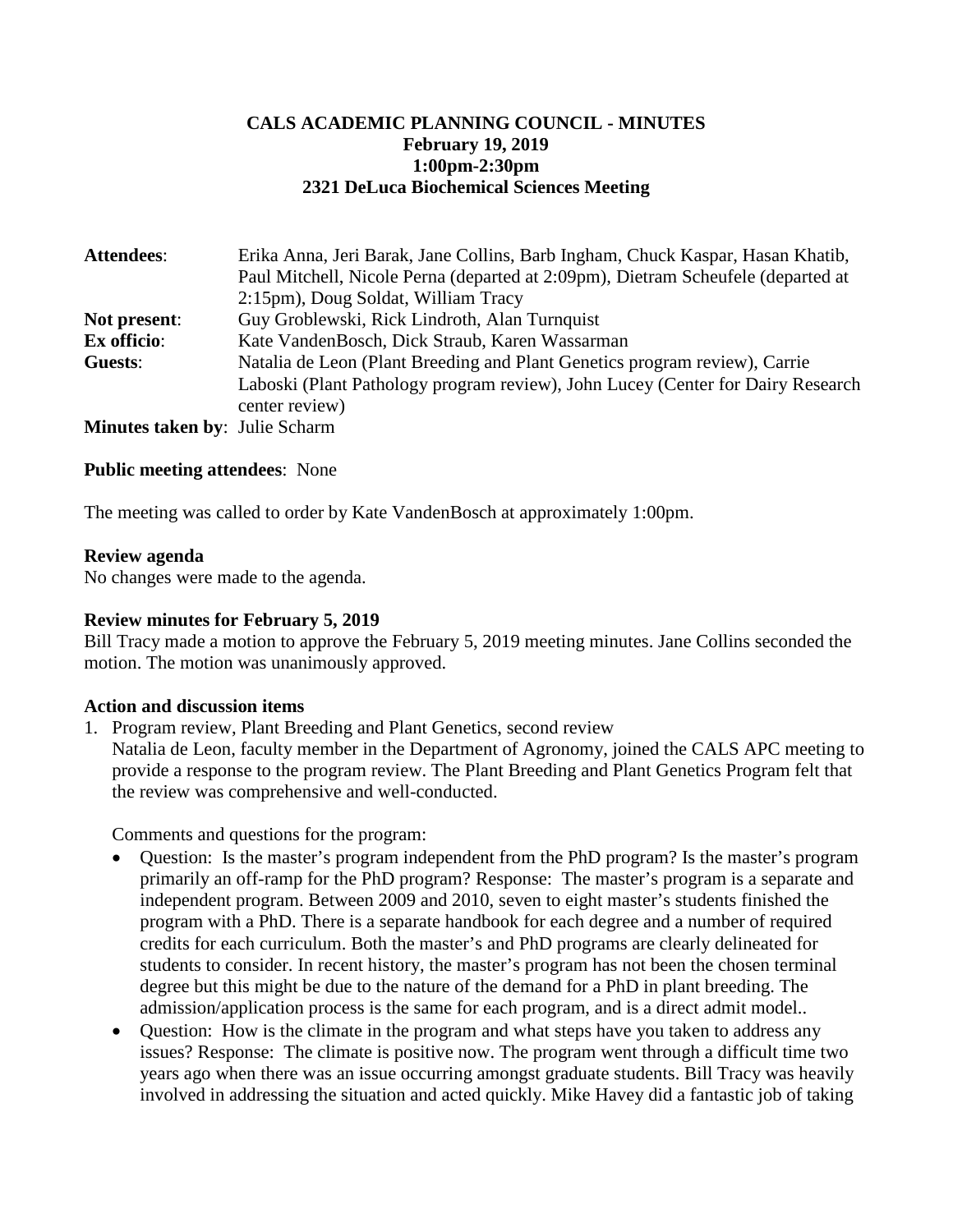care of the program and the people. The program leadership connected with several campus support groups to support the students. The two graduate students causing the issue were dismissed within ten days. A workshop was organized by the students to address issues. Since that time, the students have been involved in organizing/participating in activities and staying aware of climate, and the group is more connected. The process for handling these situations was already in the program handbook, so that has remained the same.

- Question: How do you plan to address the structure issues with the prelim exam? Response: The prelim is currently a single, oral exam. Any question is fair game and the structure can be different depending on the people involved. The program is making a concerted effort to reconsider the prelim to develop consistency in how students are evaluated and to reduce the level of anxiety in students preparing for the exam. A committee was formed in 2017 to work on the prelim exam structure and the program's Curriculum Committee has now been tasked with implementing the changes. The proposal is to develop a prelim exam with two parts: a written exam that is the same for all students (with topic categories) and an oral exam focused on the student's research project. The program only has one faculty meeting per year so no final decisions will be made until then.
- Question: How will the program address issues with graduate student access to transportation to their field work? Response: The program does not have the financial resources to address this, so there is not a clear answer to this problem. There are also liability issues to consider. There is a city bus that goes to the West Madison Agricultural Research Station.
- Question: What is your perspective on the lack of opportunity for new students to rotate amongst programs? Response: The funding for students is mostly provided by individual grants, so a professor receives a grant and then recruits a student. The nature of the work involves field research, as well as a concentration of work in the summer, which is not conducive to rotations. The program could consider a training grant in the future. At the moment, this issue is not high on the list of priorities.
- Question: What are your thoughts on the administration of the program, in regards to items such as having a permanent departmental home, whether a rotating-home program is a burden on a department, etc.? Response: One of the main attractions of the program is the diversity of the fields of interest, crops, and types of activities. Housing the program in a single department might take away from that strength. The current structure has been working. It would be nice to have more administrative resources regardless of where the program is located.
- Question: It appears that there is no requirement for students to meet with their committee each year and that 20% of students do not end up having an annual meeting. Have you thought about this? Response: Because of the amount of time the students are in the program and the interactions with the various degree/progress steps along the way, the students end up meeting with the committee approximately once per year even though there is no formal requirement.

Barb Ingham made a motion to accept the Plant Breeding and Plant Genetics program review as complete. Paul Mitchell seconded the motion. The motion was unanimously approved.

2. Program review, Plant Pathology, first review

Carrie Laboski, faculty member in the Department of Soil Science, joined the CALS APC meeting to present the Plant Pathology program review committee report. The committee met with faculty and graduate students in the summer and undergraduate students in September. The committee was impressed with the department as a whole. The department has well-functioning graduate and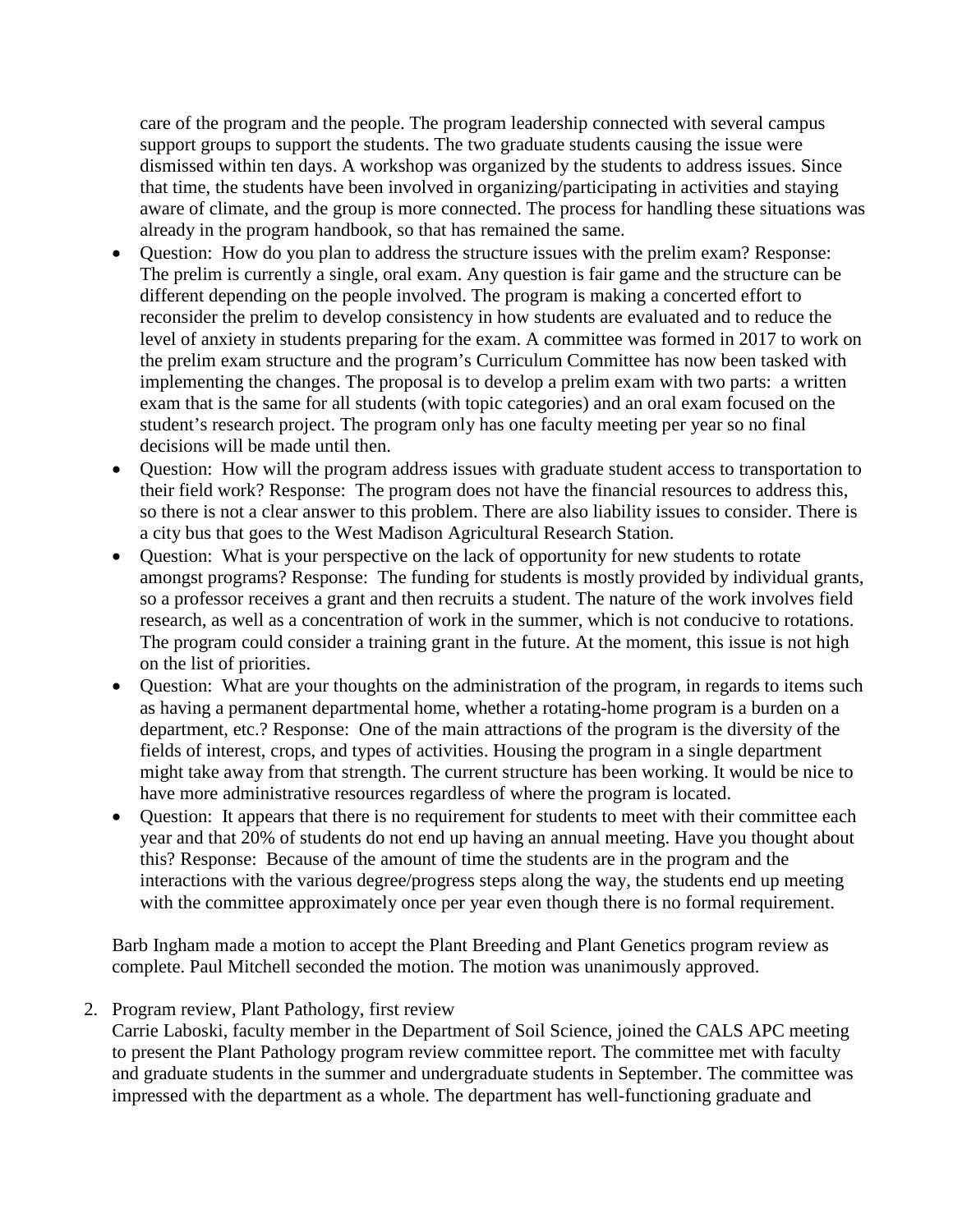undergraduate degree programs. At the time of the review, there were four master's students and 27 PhD students comprised of 11 men and 20 women. The faculty gender balance is about 50/50. The department has noticed the larger female student population and their thoughts are that this may be related to the number of female faculty in the department; the department plans to evaluate this. The gender-balanced department creates a very different dynamic, which is a positive trend. The department does well in advising students. The graduate student advisor and student services coordinator are key positions in the Russell Laboratories Hub. There is good interaction between the faculty and the student services coordinator to support undergraduate students. The master's program does not have very many students. The department feels that better funding might increase this number and that there is a bias from the Graduate School towards PhD programs based on the fellowships they offer (mostly for PhD programs). The master's degree students are competitive for job market. The students don't feel any hierarchy between the master's and the PhD students; they feel well-advised by the faculty for a variety of career paths. The students also appreciate the opportunities that the Extension faculty provide. Seventeen graduate students met with the review committee and the energy was overwhelmingly positive. The visit weekend seems like a tremendous amount of work but it results in recruitment and the students noted its success. The building infrastructure is challenging and the students noted that some students might choose to attend another university if they saw the facilities, though many students come to the department regardless because of the strong connection developed during the recruitment weekend. The graduate student handbook is well laid out and easily located. The graduate student stipend is a little lower than others on campus and in peer institutions. The students felt that the number of foundational courses for the graduate degrees was too high and felt like there should be more flexibility. The committee discussed the timing of the prelim exam and possibly moving it earlier to reduce the time to degree but the students did not support this idea. At the time of review, there were about 25 undergraduate students in the bachelor's program. A number of those students are on probation, often because they come from other programs where they were struggling and they are now changing tracks; the department has done a good job rectifying this. Only one undergraduate student met with the committee, despite efforts by the department chair to encourage engagement. The one student had an extremely positive experience. There are a lot of research opportunities for the students. The firstyear interest group is a good opportunity for at-risk students and exposure to the major. The student club is well liked. The committee feels that the department should pause the disbanding the major before having another viable major in place.

Comments and questions:

- Question: Has the department encountered any issues with field work and the rotation program (given the prior discussion with PBPG program)? Response: No, this does not appear to be an issue. The rotation is done during the fall and not the summer.
- Question: The committee recommended a reduction in the number of course requirements for the graduate programs. Does this mean the department is requiring courses beyond the Graduate School requirements? Response: No, it is still within the 52 credits. The issue is largely with the prerequisite courses.
- Question: Was the instructional staff load referenced in the self-study discussed by the committee? Response: No, the committee did not discuss this.
- Question: Why did the department create a 355 course? And why is this for graduate students? Response: Unsure.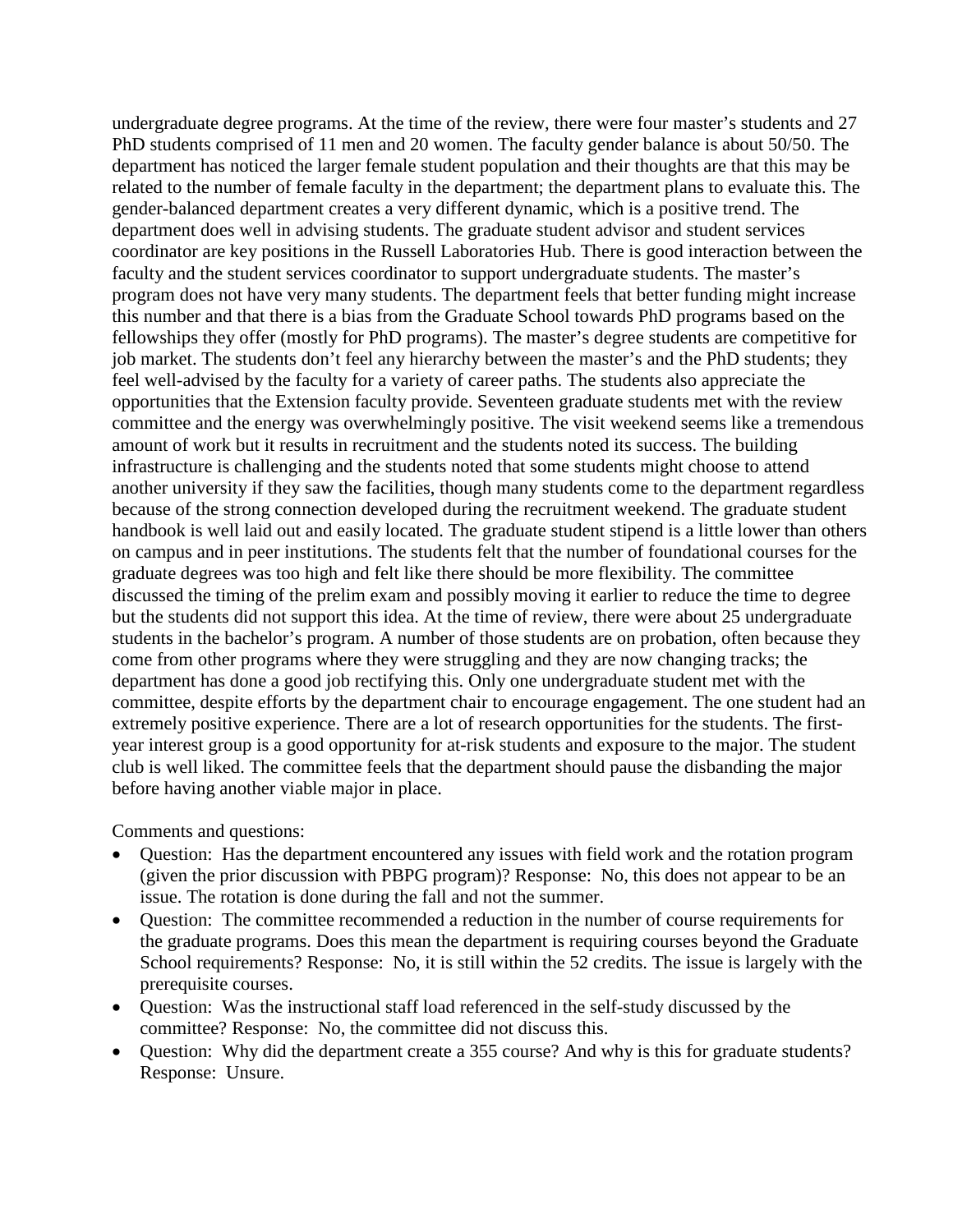- Question: The committee recommended decoupling the lab and lecture to increase CFI, but wouldn't that decrease CFI? Response: This is not clear. The lab limits enrollment so if the lecture and lab are separated, it may create an opportunity for a larger number of students to take just the lecture portion.
- Question: If part of the campus/college goal is to increase student enrollment, is there something the department can do to meet this and to provide options beyond a research track?

Possible topics for the next discussion of the Plant Pathology program review:

- Teaching load of instructional staff
- Role in the collaborative
- 3. Center review, Center for Dairy Research, second review John Lucey, faculty member in the Department of Food Science and director of the Center for Dairy Research (CDR), joined the CALS APC meeting to provide a response to the center review.
	- This is the first time CDR has had a formal review. Historically, the center has completed annual reports for funding purposes/contract obligations.
	- During the center review process, it became clear that many people in the college do not know what CDR does and that the center needs to do some work in this area.
	- The center has 40 staff and the center director is the only faculty member. 95% of center's funding comes from outside of campus and the state. The center is primarily funded by dairy farmers and fee-for-service activities, and is an industry-facing organization. 90% of the funding that the Milk Marketing Board provides is for staff – it does not fund research projects.
	- The annual performance review of the center director is already done. The center director compiles an annual center report for the dean, provides an annual faculty activity report to the department, and has an annual performance review with the associate dean for research.
	- It seems there was confusion about how CDR conducts staff performance reviews. CDR has a process that was vetted by CALS Human Resources. Part of the review is completed by the employee and part is completed by supervisor. 100% of the staff go through performance reviews every year and the center takes it very seriously. It was noticed that different supervisors were not always uniform in how they evaluated their staff, so about four years ago, the center brought in an outside training group to address this. About three years ago, the senior administrative team (Carmen, Tom, John) started reviewing all performance reviews as a secondary review, to compile their comments and look at items such as rate/title changes and professional development requests. The section of the review committee report on performance reviews is not entirely correct or was not understood.
	- It is unknown why there is concern about the staff meetings. The chair of the meetings is rotated amongst the staff alphabetically. The meetings are not dictated or run by the center director.
	- There is a lot of structure in place for the center to work and run well.
	- The senior staff are often stuck in their titles and salary ranges which makes some people unhappy, though this is not easily solved. About 2/3 of staff have received some kind of compensation adjustment over the last four years.

Comments and questions for the center:

• Question: Are you, as center director, at capacity? Is there room for another faculty member to assist? The role of CDR center director seems like a lot for one person. Is it sustainable? Response: There are five people on the management team who work on different areas.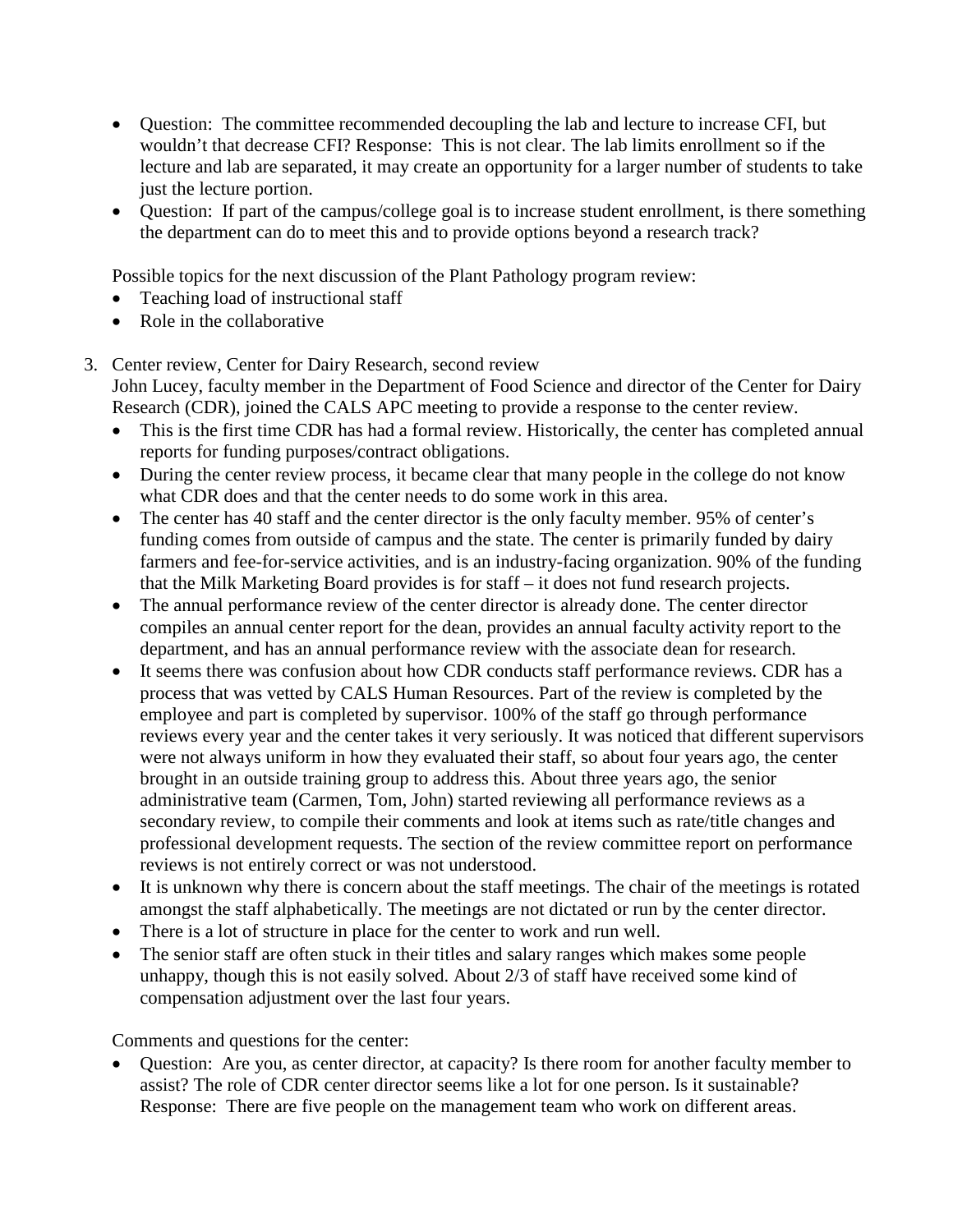Underneath that, the 40 staff are supervised by about 10 supervisors. The bigger challenge is how to sustain an active faculty role and center director role but the model is working right now.

- Ouestion: Are there structures in place to handle expanded activity in new building? Response: Part of the building project is related to the Department of Food Science. CDR has increased its staff numbers up to 40 and depending on funding, this could easily be increased to 50 staff. In the last three years, the Dairy Farmers of Wisconsin have approved three new positions.
- Question: How can you expand connections to other units in CALS? What are your thoughts about having an advisory board that has faculty and staff members? Response: The center was originally set up to be a multi-disciplinary, campus-wide funding center, and this was the case in the center's early years. The state funding was eventually eliminated and the current funding agencies now have different focus (which has narrowed) that drives the direction of the work. CDR has an industry advisory group and paid membership consortia group that both meet with twice a year, with a research forum in the fall. CDR also has bi-annual, one-day review meetings with farmer boards. The center is still trying to find creative ways to work with other campus units.
- Question: Are you worried about funding with the changes in dairy markets? Response: No, the funding from the checkoff program does not change even if milk price goes up or down. CDR is more focused on products and innovations and not on-the-farm work.
- Question: Why aren't more faculty involved in the center? There are many faculty on campus that could lend their expertise to CDR. How can faculty bring ideas to the table? Could faculty help to supplement funding? Are we excluding faculty from campus in some way? A faculty advisory group would also help with overall knowledge and leadership of the center. Response: CDR does not set the research priorities for the national organization. CDR sends out RFPs widely and try to encourage proposals but the decisions are made nationally. When CDR tried to start a project with GLBRC, it was complicated because they work with biofuels and the charter from Dairy Management Inc. was restrictive for CDR. The boxes of research that CDR is put in right now is not as broad as the original vision for the center.
- Question: There has been reference to a tense relationship between CDR and Food Science. How will this be addressed? Response: The department was interested in housing the center when it was being established but this was vetoed by Milk Marketing Board; this created a tension when the center was formed. When CDR was initially set up, there was a block grant and many of the funded projects went to Food Science faculty. When the Milk Marketing Board decided to fund staff instead, it created a huge change in the funding model. The competitive pool shrunk and this caused issues. John Lucey is working with assistant professors on projects/funding and younger faculty do not have the same history. At the end of the day, the center wants to work with other departments as much as possible with a benefit to both.

The committee's feedback on the Center for Dairy Research center review will be discussed at the next meeting.

# **Informational items**

1. Search updates This item was not discussed. Information will be shared via e-mail or eCALS.

# 2. Redesign update

This item was not discussed. Information will be shared via e-mail or eCALS.